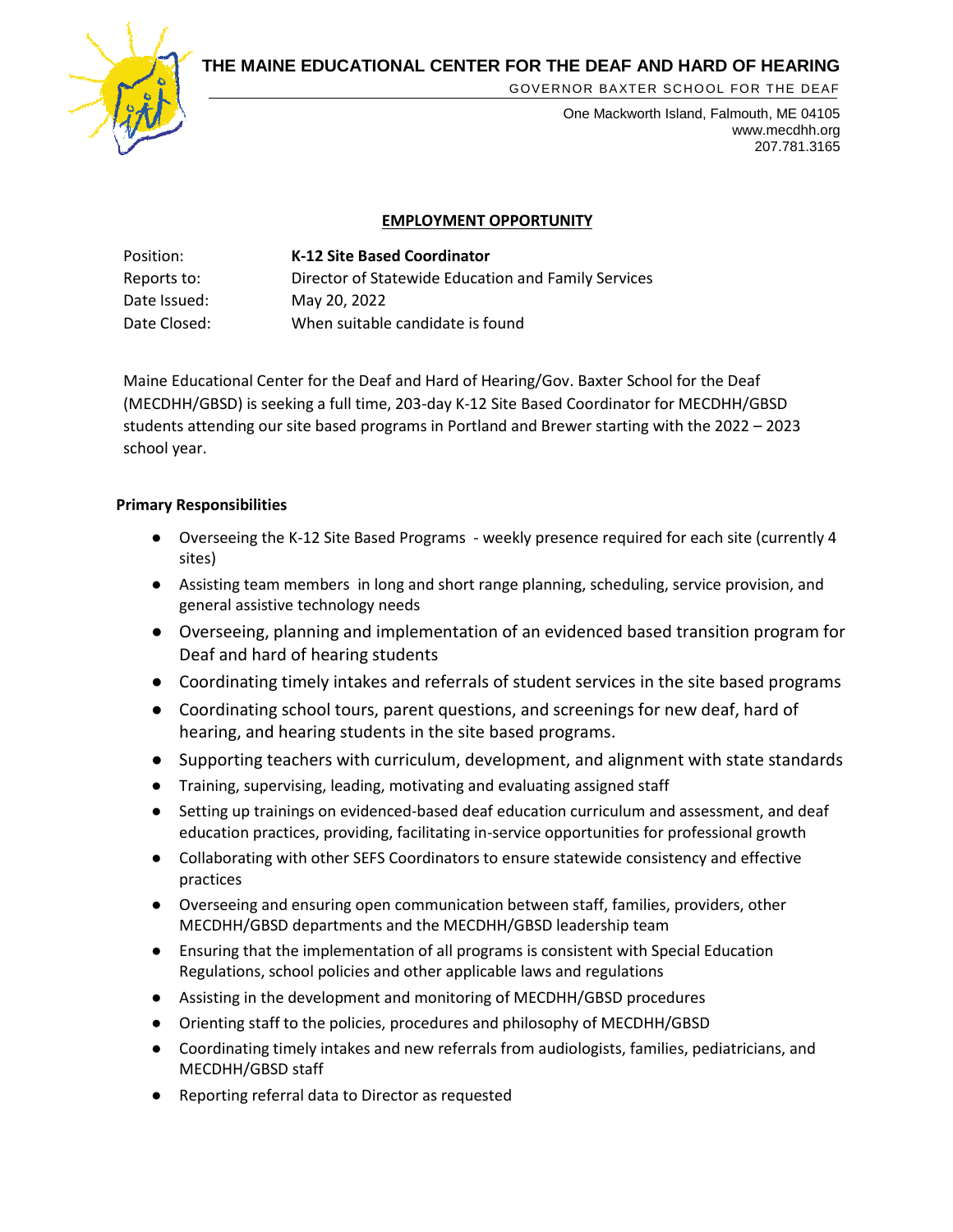- Scheduling and coordinating meetings for the various teams
- Scheduling interdepartmental meetings and collaborating as necessary
- Collaborating with other MECDHH/GBSD programs and coordinators to ensure smooth student transitions, program operations, and communication access at all times
- Overseeing the collection/analysis of data to ensure accountability
- Informing the Director of student progress, Consultant effectiveness and program development
- Working collaboratively with the Interpreter Coordinator to ensure access for students, staff and families
- Developing brochures (staff, student, parent) and other promotional/informational materials
- Compiling monthly and year-end report for the Director
- Attending and presenting at conferences and Board meetings as requested by the Director
- Attending family events as requested by the Director
- Providing limited Special Instruction, Specially Designed Instruction and/or Consultation per IFSP/IEP referral
- Working with MECDHH/GBSD social media team to ensure updated information is highlighted
- This position may require a flexible schedule in order to meet the needs of students, families, and program needs
- Abiding by all policies and procedures of MECDHH/GBSD and Federal/State regulations

## **Minimum Skills and Qualifications**

- Bachelor's Degree (Masters preferred)
- A minimum of 5 years' experience in Deaf/Special Education
- Strong understanding of the principles of transition planning
- State of Maine Certification as a 292 Teacher of the Deaf and 035 Assistant Special Education Director or willingness to obtain.
- Proven skills in the areas of organization, facilitation and program management, data management, and written English communication
- Fluency in American Sign Language preferred or willingness to learn required; thorough knowledge of various communication opportunities for expressive and receptive language utilized by individuals who are D/deaf or hard of hearing
- Ability to deal effectively with a wide range of people in a helpful, positive, and constructive manner
- Ability to work independently , establish priorities, and work collaboratively as a member of a diverse community of professionals with a high level of professionalism
- Sensitivity to cultural diversity, race, gender, and other individual differences in the workforce; recognizes the value of diverse perspectives and experiences and fosters a work environment reflective of the community at large.
- Ability to travel throughout the state for supervision, meetings, training, etc.
- Current CHRC Certificate required